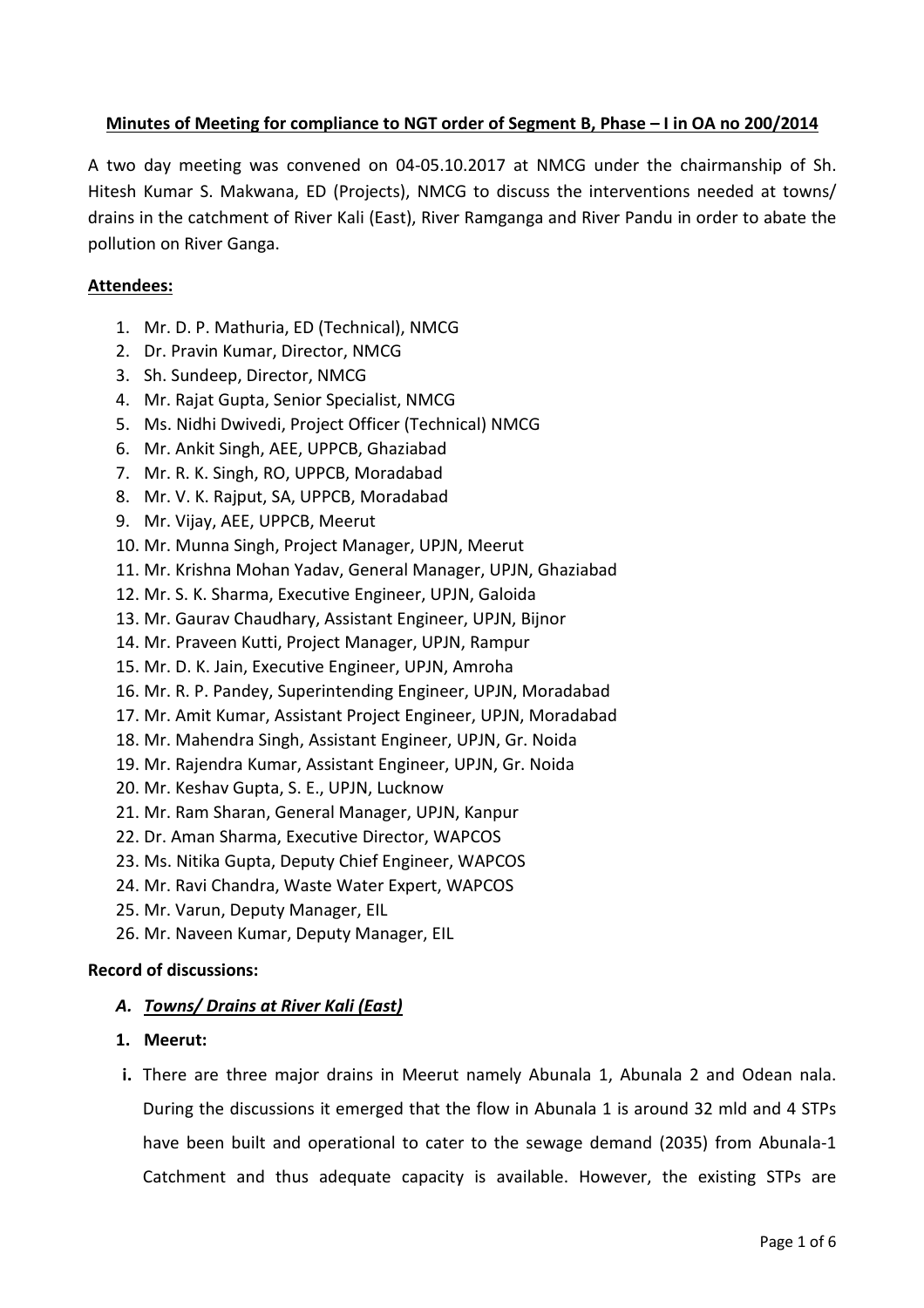operating at less than 50% capacity and UPJN was advised to explore ways to improve their capacity utilization. Further, as the Abunala 1 also carries waste water (industrial) from the upstream, the action from UPPCB is needed to ensure compliance from the industries which will result in further improvement in the quality of the drain. In view of the above it was agreed that no other actions are needed for Abunala -1.

- **ii.** Abunala -2 is reportedly dry at the entrance to the Meerut. The waste water flow was measured to be 145 mld and has three existing STPs of total 15 mld capacity. Another STP of 72 mld is under construction which would take around 40 mld of waste water from the Abunala-2 catchment area which would result in further reduction in the volume of the waste water and also reducing the BOD further from 51 ppm. The population in the Abunala -2 catchment does not justify the 145 mld flow and thus the nala may require reexamination. It is also necessary to monitor ground water extraction in this city. So, there will be efficient use of water. In consideration of the same and expected reduction of the BOD further from 51 ppm to around 35-40 ppm, the STP is not considered feasible. State was advised to explore the options of recycling of the STP treated water instead of discharging it back into drain which creates complications in I&D treatment downstream.
- **iii.** Odean Nala is originating from within the city and is reported to be carrying 161 mld of waste water currently. There is one STP 10 mld already operational (at 25% capacity) while the 72 mld under construction STP is expected to take around 30 mld of waste water load from the Odean Catchment leaving thereby around 130 mld waste water. The population in the Odean catchment indicates waste water generation (2035) of nearly 140 mld. Considering 10 mld existing STP and 30 mld waste water treatment through under construction 72 mld STP, it is considered appropriate that I&D and 100 mld STP works may be taken up for Odean Nala. State was advised to explore the options of recycling of the STP treated water instead of discharging it back into drain which creates complications in I&D treatment downstream. Meerut cantt area was considered as one of the likely area where treated wastewater can be re-used for gardening purpose.

### **2. Hapur:**

UPJN informed that Sewerage Network along with 30 Mld STP has already been proposed under AMRUT and it will be adequate to cater sewage load from this region.

However, as the network is approved only for the zone 1, the drain along garh road would continue to flow to river Kali and would therefore needs to be intercepted. It was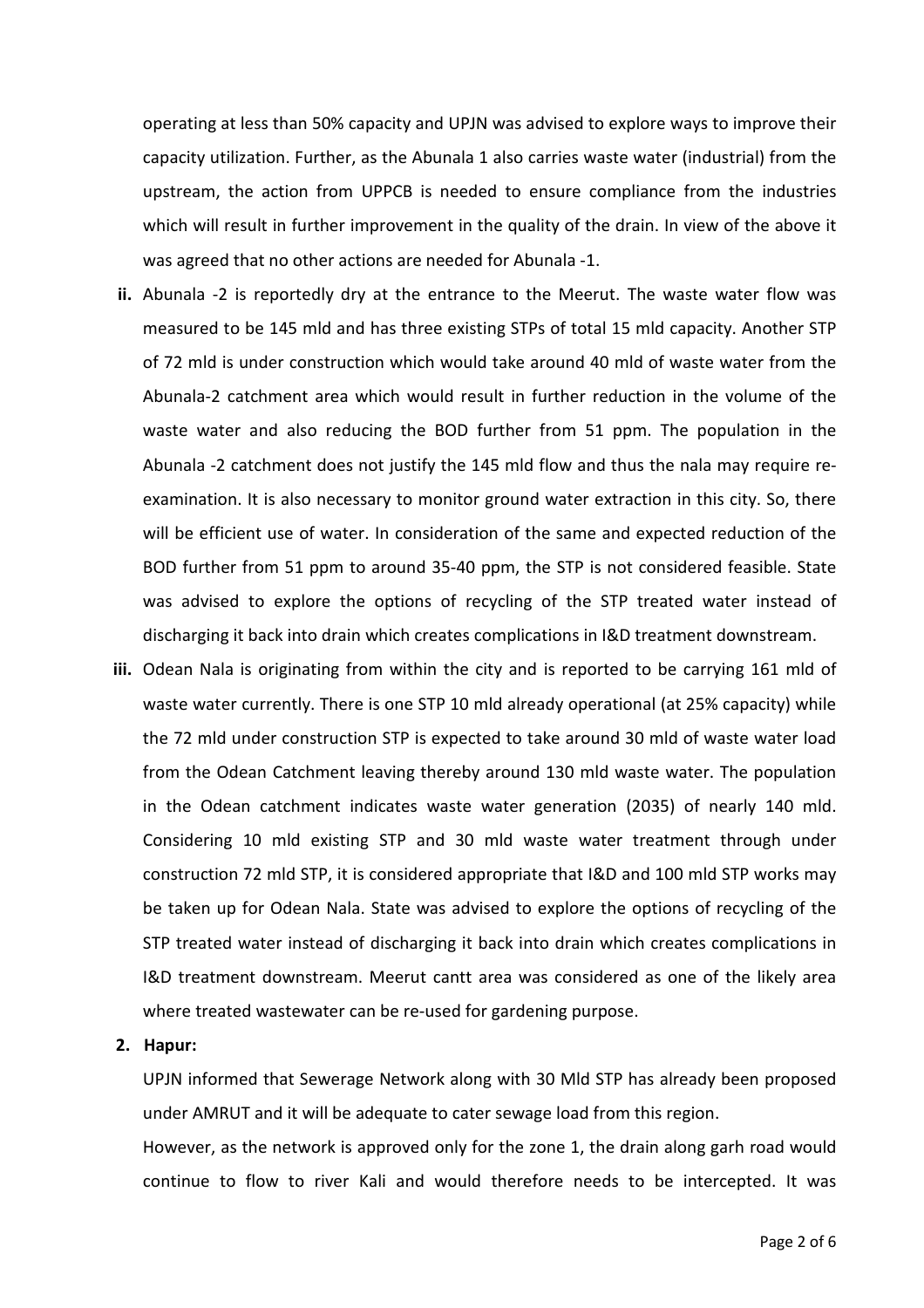considered feasible that the drain may be tapped and brought back to the nearest trunk sewer of the zone 1 from where it could also be conveyed to the approved 30 mld STP for treatment. State may prepare the necessary proposal and take up the work.

- **3. Kadrabad Drain:** The Kadrabad drain catchment includes sewage discharges from Modinagar, industrial effluent discharges from Modinagar, Pilkhuwa cluster (through pilakhuwa and Bratiyana drain), and industries en route such as simbhaoli sugar mill etc. the total discharge as measured stands at around  $45 - 50$  mld having BOD  $\sim$  73 mg/l. State is already taking up a comprehensive sewerage network and 20 mld STP under AMRUT. The CETP at Pilkhuwa and industries at Modinagar are discharging treated effluent to this drain. Another STP is reportedly being planned at Pilkhuwa. UPPCB has been advised to ensure treated water discharge from STPs and industries and take necessary action. In consideration of the above, as the sewerage treatment at Modinagar has been
	- addressed, no further interventions are considered necessary.
- **4. Gulaothi:** The flow as measured in the Gulaothi drain is 7 mld with BOD of 139 mg/l. The drain directly meets river Kali and thus needs to be intercepted. The State indicated that the land for the STP is not available and are in the process of getting the required land parcels. It was agreed that this drain needs to be intercepted and a 10 mld STP may be constructed. It was advised since the flow is less, the STP could be of Oxidation pond / WSP type. State was advised to procure land, prepare proposal and take up the work.

### **5. Bulandshahr:**

UPJN informed that 102.6 km Sewerage Network along with 40 Mld STP has already been sanctioned under AMRUT and it will be adequate to cater sewage load from this region and the 10 drains on the right bank of the river Kali. However, I&D for the two drains on the left bank namely Cheel Ghat Drain and Faislabad Drain along with a lift station to convey the waste water to the network on the right side of the river would be required. State was advised to prepare the necessary proposal and take up the work in state sector.

- **6. Dibai:** It was presented that the neem nala is the identified drain in the region and the same reportedly remain dry at least 15 kms from the confluence into river Kali. Water flows through this channel only in the monsoon month and thus no intervention was considered necessary for this drain and Dibai.
- **7. Kasganj/ Amapur:** UP Jal Nigam in accordance with the directions of NGT has prepared a DPR for interception of Nadrai drain and Kasganj drain and submitted to UPSPMG. The DPR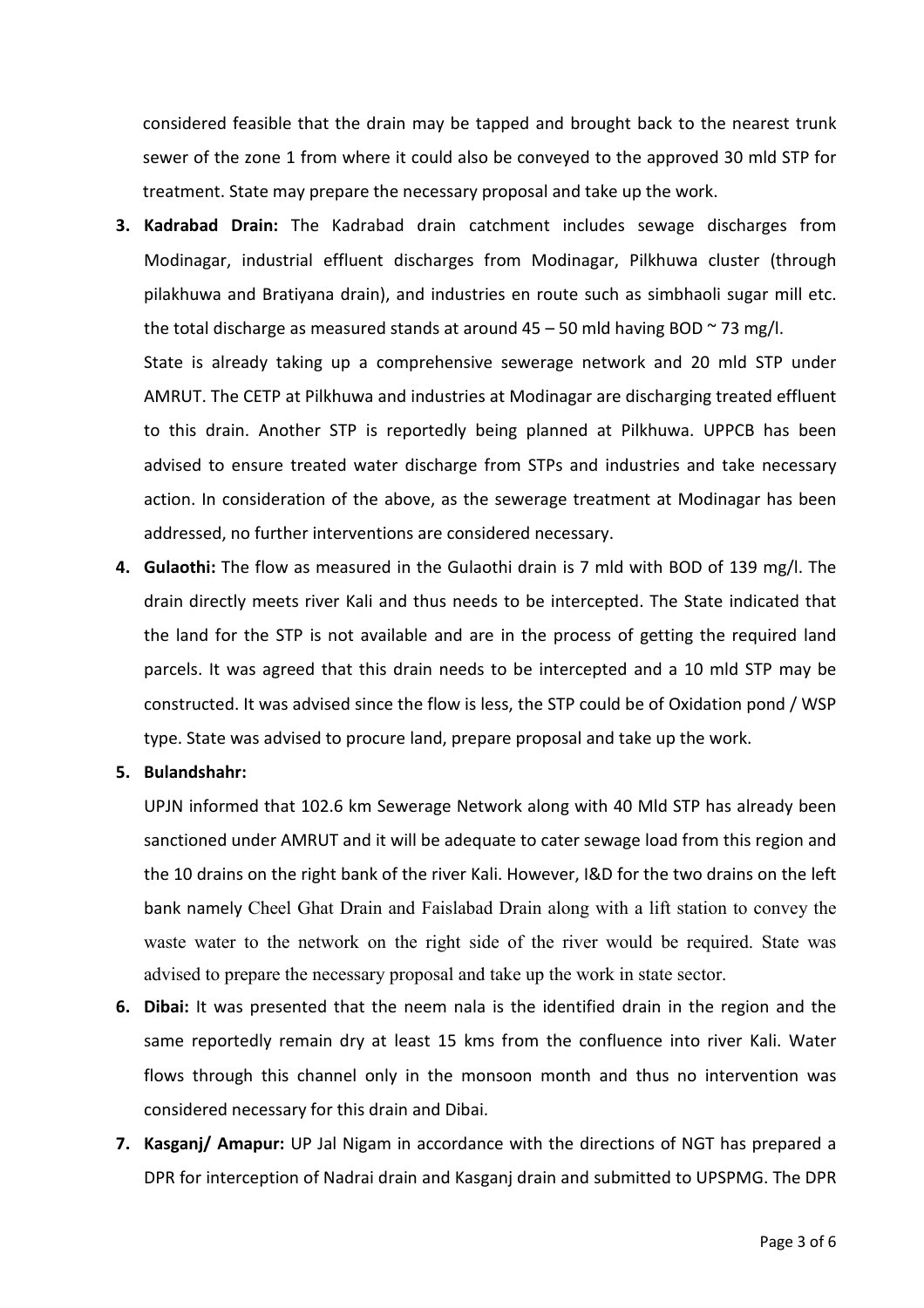is currently under examination at UPSPMG and will be considered on merit, if presented to NMCG for consideration under Namami Gange.

### **8. Kannauj:**

Kannauj town has three drains namely Patta Nala, Adangapur Nala & Tammy Nala. Two projects are ongoing at Kannauj for comprehensive sewerage network and 13 mld STP. The project though does not have I&D component, UPJN submitted that the STP is expected to be commissioned by end of November 2017. Further, a proposal for interception and diversion of the Pata nala has been submitted to GoUP under state sector for consideration. Based on the population projections, it was considered that the 13 mld under construction STP shall be adequate for the sewage demand from Kannauj for 2035 requirements.

In consideration of the above, UPJN / State was advised to

- Follow up approval of the I&D proposal for Pata Nala so as utilize the STP being constructed.
- Expedite the completion of the network and house connections so that STP can be utilized and the flow from the drains could be avoided.
- Re-verify the flow from the drains and to assess the feasibility of intercepting the other two drains as well.

No Other interventions are considered necessary.

#### **9. Rampur:**

There are 3 main drains namely Barsukhiya nala, Stadium Nala and Tedha nala which join to form Rampur drain and drains into river Kosi which further travel nearly 3.5 km and merges with river Ranganga.

NGT has directed up-gradation of existing STPs (2 nos. 14 & 15 mld) and construction of another 16 mld STP before Rampur drain joins river Kosi.

UPJN presented that Rampur already has a comprehensive sewerage system in place along with 2 Nos. of STPs sufficient for the sewage treatment demand for the year 2035. However, due to low house service connections the STPs will be under-utilized. Further the sewerage scheme for part zone 3 & Zone 4 of the Rampur Town has not yet been approved and thus this zone will continue to contribute sewage to the Tedha Nala which merges with Stadium Nala and thereafter travels nearly 9.5 km before merging with Barsukhiya Nala.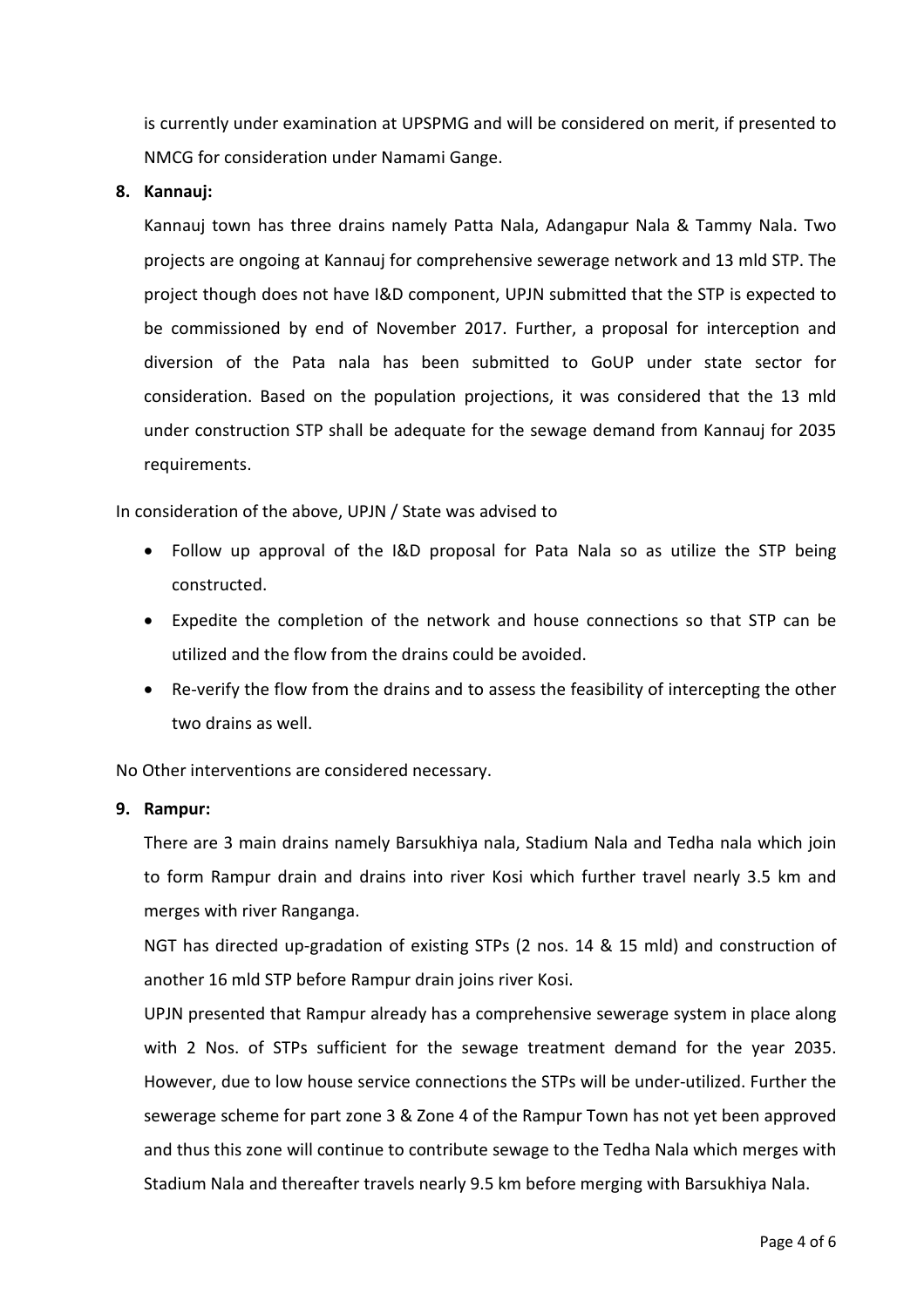In consideration of the above, it was felt and agreed that the sewage flow into Barsukhiya Nala and Stadium Nala is primarily due to low house service connections.

Accordingly UPJN / State has been advised to expedite the house service connections so that sewage could be directed to the existing STPs in zone 1 & zone 2 for treatment.

The STPs have been designed and constructed to confirm with the existing notified discharge standards and thus may not require up-gradation.

Further, with the operationalization of the STPs, and flow of the treated effluent to the Barhsukhiya Nala & Stadium Nala, the water quality is expected to be improved significantly. The discharge from part zone 3 & zone 4 into Tedha Nala may not have significant impact as it meets the stadium nala carrying treated water from zone 1 STP and Stadium nala traversing nearly 10 km, allowing for self cleansing, before merging Barsukhiya nala also carrying treated water (15 mld) and again travelling 2.5 km before merging river kosi. Therefore, with house service connections in place the situation is expected to be improved significantly and thus the proposal of STP before Rampur drain joining river Kosi may not be feasible and may be decided later based on examination after completion of house connections.

Apart from house service connections by the State, no other interventions needed.

#### **10. Moradabad:**

In Moradabad the waste water from 14 drains in zone 1, 5 drains in zone 2 and Karula drain in zone 4 falls directly into river Ramganga.

For zone 1, a project on comprehensive sewerage network, I&D of 14 drains and 58 mld is in progress under Namami Gange and no interventions needed. NGT directed that for nawabpura drain 1 & 2, a pre chemical treatment units may be provided at under construction STP. As the STP is nearly complete, this may be examined after examining the treatment results.

In zone 2 there are 5 untapped drains directly discharging into river Ramganga and thus require I&D and STP. The BOD of Vivekanand drain 1 &2 is reported to be too low (~ 20 mg/l) and thus may require re-examination.

I&D of drains and a STP of 25 mld as proposed by State is considered to be necessary subject to modifications in view of the examination of the Vivekanand drains. The State may examine the drains and prepare required proposal.

The Karula drain in zone 3 carries both domestic and industrial effluent and the BOD has been reported to be 44 mg/l. UPPCB indicated that it is taking up necessary action against